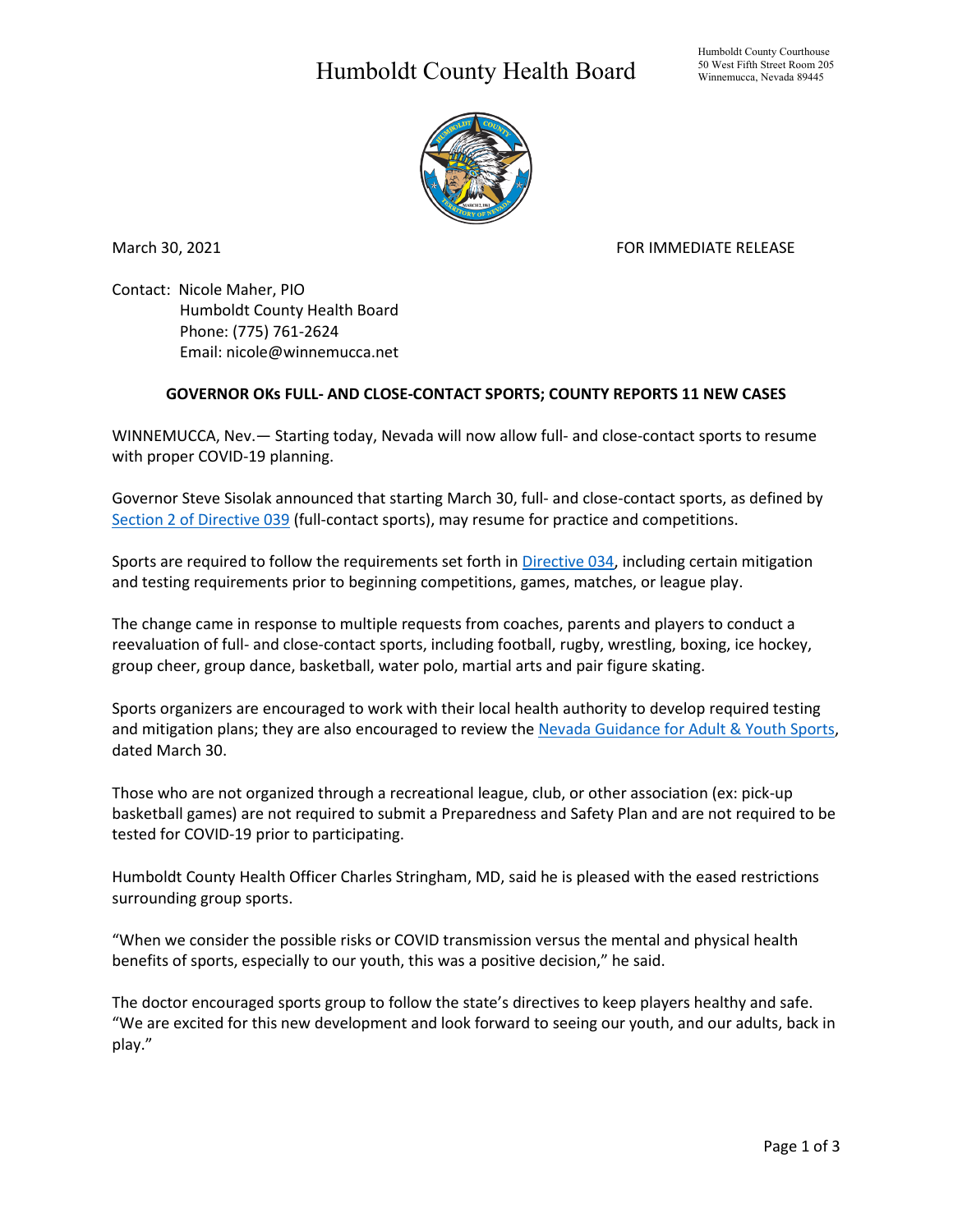Humboldt County has been notified of 11 more positive cases of COVID-19, raising the overall total to 1092. In all, the county has 1066 recovered cases and 13 active cases. No COVID-19 patients are currently hospitalized locally and 13 county residents have died.

Pamela Johnson DNP, MSN-APRN, FNP-BC, with the Fort McDermitt Wellness Center, is reporting 210 total cases, 210 recovered cases, no active cases and one death. The center has completed 3,227 tests. Fort McDermitt has chosen to report separately from Humboldt County.

Based on available information, close contacts of the newest Humboldt County cases are being notified and are following self-isolation procedures to prevent community spread of the virus.

| Case # | <b>Gender</b> | <b>Age Range</b> | <b>Contact</b>            | <b>Status</b>  |
|--------|---------------|------------------|---------------------------|----------------|
| 1092   | Man           | 70s              | Investigation in progress | Self-isolating |
| 1091   | Man           | 20s              | Investigation in progress | Self-isolating |
| 1090   | Man           | 40s              | Investigation in progress | Self-isolating |
| 1089   | Female        | Child            | Investigation in progress | Self-isolating |
| 1088   | Man           | 20s              | Investigation in progress | Self-isolating |
| 1087   | Woman         | 20s              | Investigation in progress | Self-isolating |
| 1086   | Man           | 50s              | Investigation in progress | Self-isolating |
| 1085   | Female        | Teen             | Investigation in progress | Self-isolating |
| 1084   | Woman         | 50s              | Investigation in progress | Self-isolating |
| 1083   | Woman         | 20s              | Investigation in progress | Self-isolating |
| 1082   | Woman         | 20 <sub>s</sub>  | Investigation in progress | Self-isolating |

Brief summary information of Humboldt County's latest cases follows:

To prevent the spread of COVID-19 in Humboldt County:

- Wear a mask around anyone not of the same household.
- Maintain 6 feet of distance from non-household members at all times.
- Wash hands often with soap and water for at least 20 seconds. If soap and water are not available, use an alcohol-based hand sanitizer.
- Self-isolate following a known exposure, or while waiting for COVID-19 results.
- Stay informed. The COVID-19 situation is changing frequently. Up-to-date information is available on the Centers for Disease Control and Prevention (CDC) [website.](http://www.cdc.gov/coronavirus/2019-ncov/index.html)

COVID-19 testing locations in Humboldt County include:

- **Humboldt General Hospital Screening Clinic** Offers drive-thru screening for asymptomatic persons from 8 a.m. to 5 p.m. Monday through Friday (closed from noon to 1 p.m. for lunch), and byappointment screening with a provider for symptomatic persons from 8 a.m. to 8 p.m. Monday through Wednesday (closed from noon to 1 p.m. for lunch; call 775-623-5222, ext. 1379 to schedule an appointment). Located at 51 E. Haskell Street, across from Humboldt General Hospital.
- **Golden Valley Medical Center** Private clinic serving Nevada Gold Mines offers screening for asymptomatic and symptomatic persons. Call (775) 625-4653 for an appointment.
- **Ridley's Pharmacy** Offers in-vehicle, self-administered asymptomatic and symptomatic testing. Go [here](https://www.doineedacovid19test.com/Winnemucca_NV_1098.html) and follow the prompts to schedule an appointment.